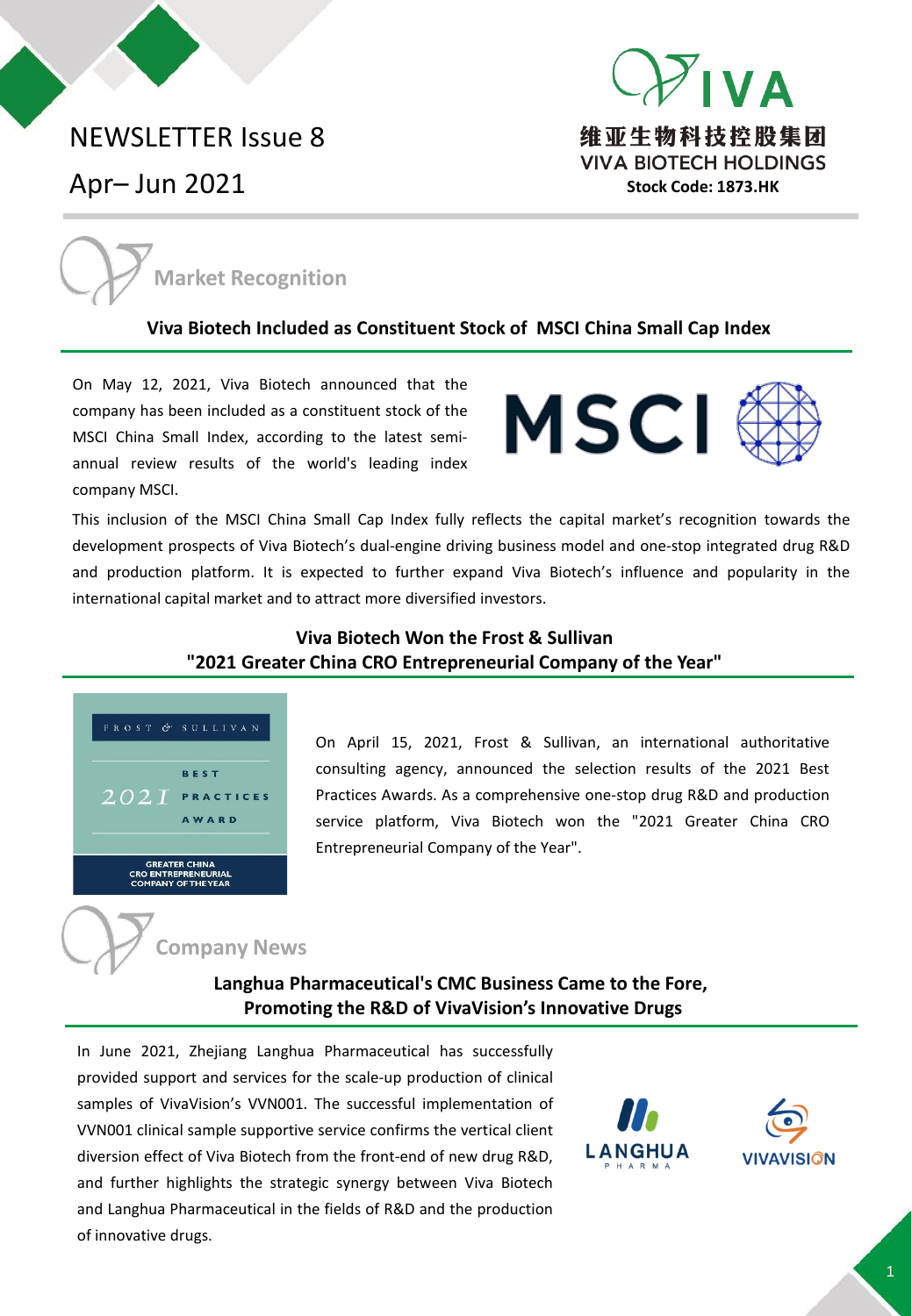## **Viva Biotech and BioMap Reached a Strategic Collaboration Agreement, [To Jointly Accelerate Early Drug Discovery through AI Technology](https://www.vivabiotech.com.cn/news/80.html)**

On May 10-11, 2021, the first generation of China Biocomputing Conference was successfully launched in Suzhou. Viva Biotech was invited to attend the conference and announced a strategic collaboration agreement with BioMap, a bio-computing driven innovative drug R&D company of Baidu. This collaboration will be based on the AI + biological computing engine from BioMap, with the structure-based drug discovery platform from Viva Biotech, to jointly accelerate the R&D of novel drugs.



## **Viva Biotech Linkedin**

## **Material Deal**

#### **Totient, a Viva Biotech Portfolio [Company,](https://www.vivabiotech.com.cn/news/86.html) has been Acquired by AbSci**

**O TOTIENT** 

On June 15, 2021, Totient, a biotech company that harness human immune responses to identify novel antibodies and their therapeutic targets, has been acquired by AbSci, a synthetic biology company unlocking the potential of proteins as next-generation therapeutics. AbSci's acquisition of Totient also further demonstrates the successful operability of Viva's EFS model and provides an excellent example for an investment exit under this cooperative model.

#### **Investment Progress**



On April 26, 2021, AIxplorerBio, an AI new drug research and development company, announced the completion of an angel round of financing of RMB50 million. This round of financing was led by BioMap, and co-invested by Viva. BioMap and Viva Biotech will provide AIxplorerBio with comprehensive and in-depth support in AI technology, computing power, underlying multidimensional data, protein structure analysis, and pharmaceutical testing, etc..

**[AIxplorerBio](https://mp.weixin.qq.com/s/Bf2hebRPQvidiCrwxtUXOw) Completed an Angel Round of Financing of RMB50 Million**



On April 19, 2021, VivaVision, a leading ophthalmology novel drug developer, announced that it has completed a RMB300 million Series D financing lead by Sequoia. This round of funding will be used to support the clinical development of several innovative ophthalmic drug products, including Phase II US clinical study of the ongoing dry eye disease project VVN001. **VivaVision [Completed](https://www.vivabiotech.com.cn/news/76.html) Series D Financing of RMB300 Million, Lead by Sequoia**



## **[TechnoDerma](https://mp.weixin.qq.com/s/LfQz1o8b9X_aZrJRPDcETA) Medicines Completed Tens of Millions in Series A Financing, Lead by CDH VGC**

On April 7, 2021, TechnoDerma Medicines, which focused on the development of First-in-Class new drugs for skin-related diseases, announced the completion of tens of millions Series A financing lead by CDH VGC. The fund will be used to advance the Company's pipeline clinical trials and follow-up research and development, further expand the indications, and strengthen the development of the research and the team.